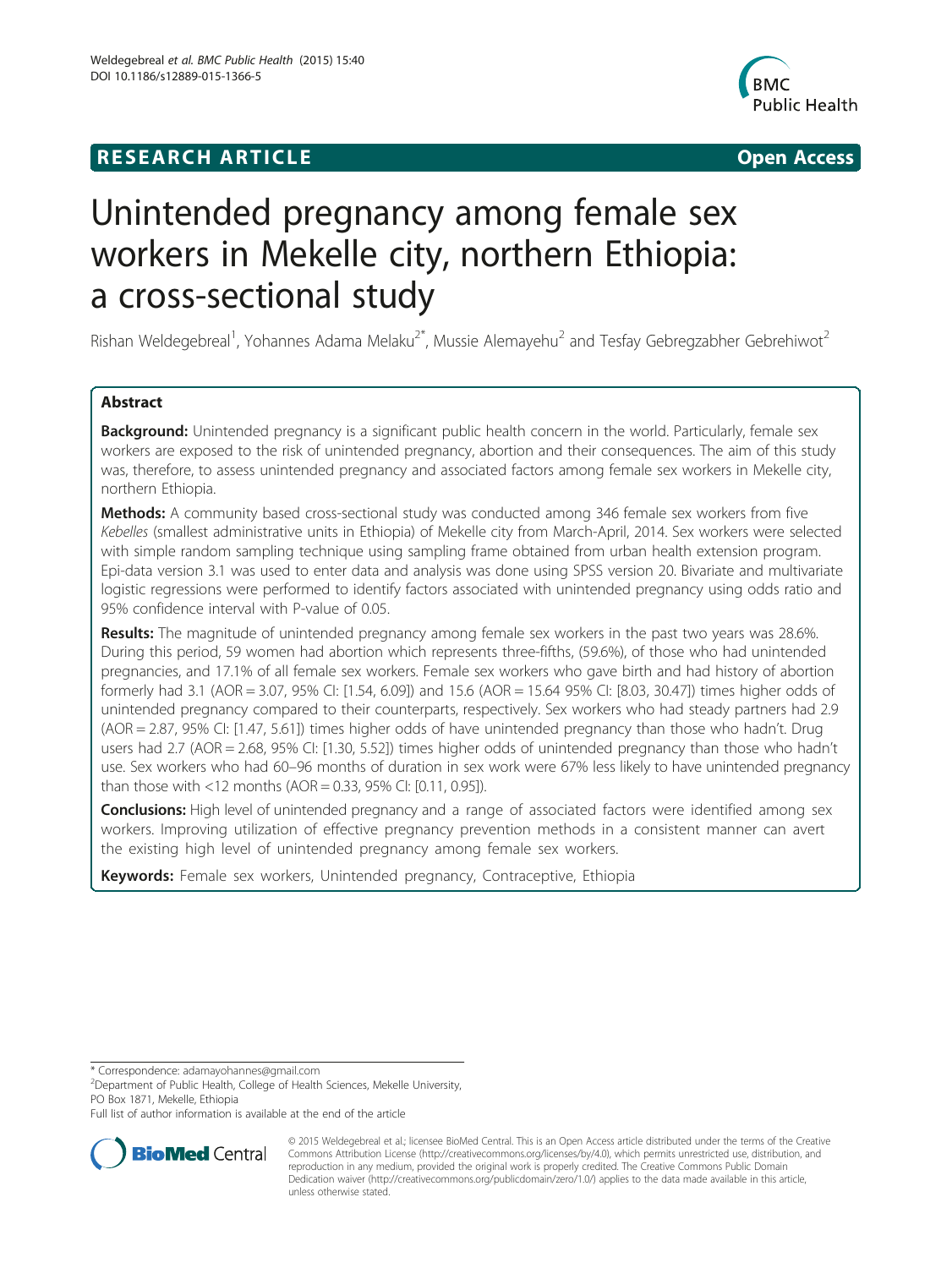# Background

Unintended pregnancy is a pregnancy that is either unplanned or unwanted at the time of conception. It is significant public health concern in the world due to its negative association with social and health effects for both women and their families in particular and to health sector's resources and the public at large [[1,2](#page-8-0)].

Of the estimated 210 million pregnancies that happen throughout the world every year, about 40% are unintended and around 14 million are from sub-Saharan Africa [\[3\]](#page-8-0). The World Health Organization (WHO) estimates nearly 5.5 million African women practice unsafe abortions each year. Over 36,000 of these women die from the procedure, while millions more suffered from short or long term illness and disability. This case is not only in countries where abortion is permissible and secure but also in places where it is prohibited [\[3,4\]](#page-8-0).

Globally, unintended pregnancies are major public health problems among key population such as youths and Female Sex Workers (FSWs) with high rate of sexual risk behavior [\[4,5\]](#page-8-0). In sub-Saharan Africa, women who are engaged in commercial sex are at high risk of physical and sexual violence, unwanted pregnancy, and Sexually Transmitted Infections (STIs) [\[6](#page-8-0)].

The prevalence of women with unintended pregnancy was reported as 24%, according to the Ethiopian Demography Health Survey (EDHS) 2011. This contributes to the deaths of many hundreds of women in the country which remains still with the highest ratio (676 deaths per 100,000 live births in the year 2011) [\[7,8\]](#page-8-0). Studies from different regions of Ethiopia revealed that the rate of unintended pregnancy varies in the range of 27.9% to 42.4% which is an evidence to be among the main causes of maternal mortality [\[9](#page-8-0)-[11](#page-8-0)].

Despite the concern of many governments about the rising rates of unintended pregnancy and unsafe abortion, still access to safe abortion is restricted especially in low income countries where unsafe abortion causes more than 30% of maternal deaths [\[5,7](#page-8-0)]. To the best of our knowledge, very few studies have reported on unintended pregnancy among FSWs in sub-Saharan Africa. These studies have shown high incidences of unintended pregnancy and low contraceptive use in this particular group ([[5,6\]](#page-8-0) Mamboleo N: Unwanted pregnancy and induced abortion among female youths: a case study of Temeke district, Dar es Salaam, Tanzania, unpublished).

Usually, the primary focus of previous researches and interventions that have been conducted on FSWs emphasize on vulnerability to STIs, particularly Human Immunodeficiency Virus (HIV) infection. However, such targeted programmes sometimes overlook the broader reproductive health needs of these women. As a result, inadequate attention has been paid to the issues related to FSWs susceptibility and risks related to unintended pregnancy

[[6,12,13](#page-8-0)]. There might be high potential of other health related problems such as STIs, HIV and unsafe abortion following the unintended pregnancy which in turn could lead to high morbidity and mortality of FSWs. The society, in general, also could beat high risk of acquiring infections as FSWs are core transmitters of venereal diseases including HIV.

Therefore, this study has tried to fill the gap by emphasizing to identify associated factors of unintended pregnancy among FSWs. Stakeholders and concerned bodies could use findings of this study to design interventions among FSWs to protect unintended pregnancy and related consequences. Furthermore, to the best of our knowledge, there are no reports in relation to unintended pregnancy among FSWs in Ethiopia. Hence, the study will serve as an input for further investigations.

# **Methods**

# Study area

This study was conducted in selected sub-cities of Mekelle which is a capital of Tigray regional state and located 783 kilometer in the north from the capital city of Ethiopia, Addis Ababa. Administratively, Mekelle is divided into 7 sub-cities which are sub-divided to 33 Kebelles (the lowest administrative units in Ethiopia).

According to the Central Statistics Agency, the projected population size of Mekelle is 286,600 [[14](#page-8-0)]. Mekelle is among the cities where construction boom and fastest urbanization is undergoing. There are 11 public health institutions (one referral, one general hospital and nine health centers) and 4 general hospitals and 38 clinics that are owned by private sectors. In addition, there are two non-profitable clinics called Family Guidance Association of Ethiopia (FGAE) and Confidential STI clinics. The FGAE clinic provides services focusing on reproductive health services to the general population, whereas confidential STI clinic which is run under the University of Mekelle emphasizes on delivering comprehensive promotive, preventive and curative services on STIs/HIV for most at risk group population especially to FSWs and their partners.

# Study design and data collection procedures

A community based cross-sectional study design was conducted in Mekelle city, Tigray region, Northern Ethiopia. Women who were working as FSWs at least 6 months prior to the data collection and who are capable of being interviewed in the selected Kebelles of the sub-cities were considered in the study.

Data were collected using structured questionnaire from March-April, 2014. The questionnaire included socio– demographic characteristics (age, religion, education, ethnicity, income, duration of stay in sex work, number of families) and behavioral and related variables (consistent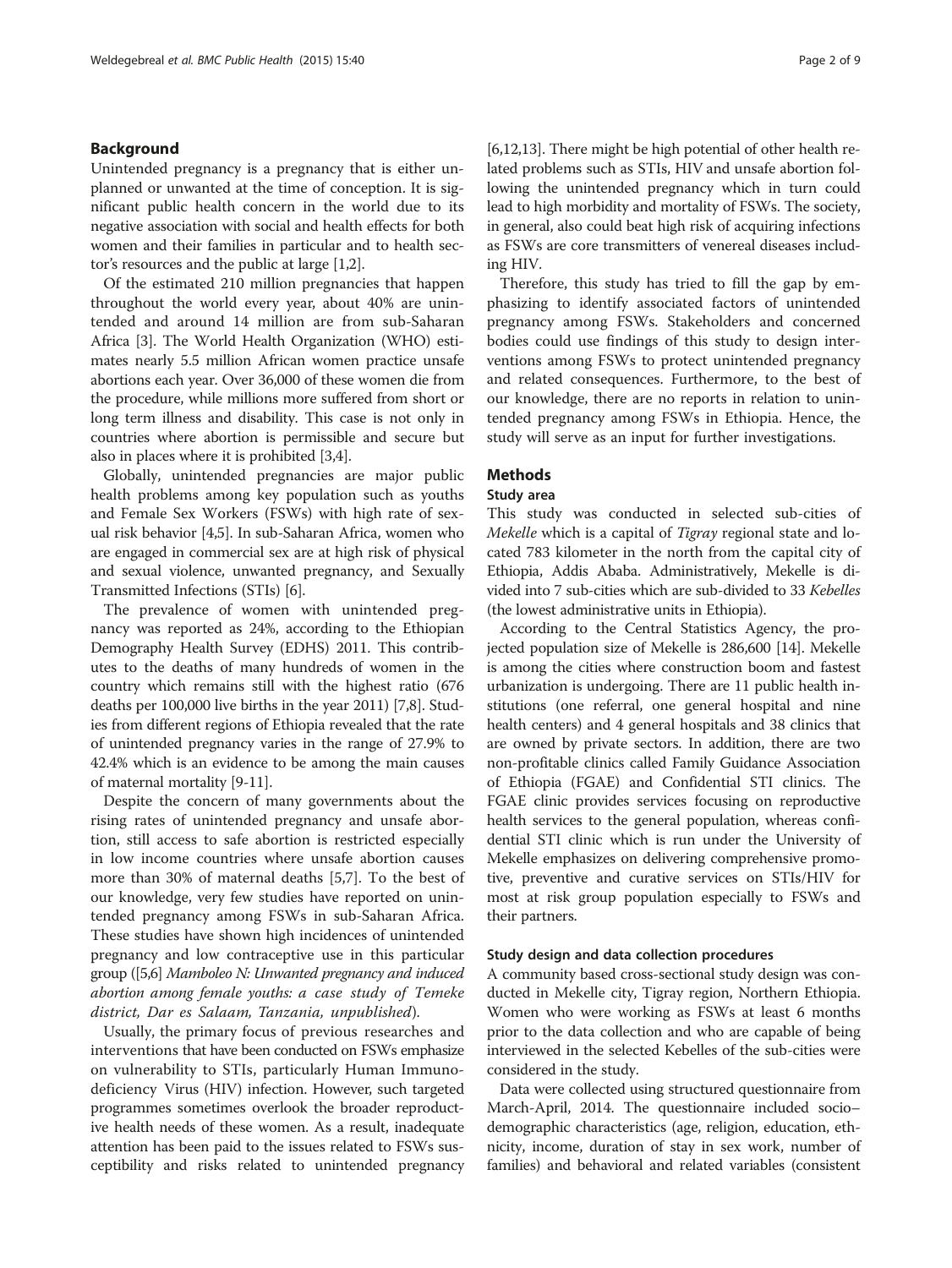condom use, number of sexual partners, drug use and having regular sexual partner), condom breakage and slip. The questionnaire was designed in English and translated to local language "Tigrigna". Experienced persons with excellent knowledge in both languages translate the "Tigrigna" version back to English. Four urban health extension workers with qualification of diploma in nursing were involved in the data collection. In addition, two social workers with qualification of Bachelor degree have dealt in supervisory activities.

# Variables and operational definitions

The main outcome variable of the study was unintended pregnancy. Unintended pregnancy is defined as a pregnancy that is either unplanned or unwanted or both at the time of conception for the last 2 years [\[1](#page-8-0)]. Predictor variables including socio-demographic, behavioural and health care related characteristics, as well as obstetric factors were incorporated. In this study, abortion includes all type (safe, unsafe, induced and spontaneous) abortions. Risky sexual practice was defined as having sexual contact history with causal partners, multiple regular partners or experiencing unprotected sex (having sex without condom or without any method of pregnancy prevention) or all the stated definitions in the past two years. Sexual contact was defined as having penetrative penile-vaginal sexual intercourse. In this study, drug use was defined as taking psycho-active substances (like Khat, Hashish and others) at least once a day to be alert or to perform daily activities.

Female Sex Workers were defined as those who are trade sex workres for money in drinking establishments, night clubs, local drink houses, on the street and at their homes. Condom breakage was defined as breaking of a condom during sexual intercourse. Condom slippage is slipping-off of a condom from a penis completely during sexual intercourse. Consistent condom use is defined as using condom at every sexual intercourse. Regular sexual partner- was defined as spouse or co-habiting sexual partner. The number of sexual partner refers to the number of spouse or co-habiting sexual partner. Unless specified, all definition of the variables refers to a time which a woman started commercial sex work and within the past two years.

## Sample size and sampling procedure

The sample size was determined using single population proportion formula. The following assumptions were taken into consideration. The prevalence of unintended pregnancy among FSWs assumed to be 52% [[13\]](#page-8-0), marginal error of 5%, and at 95% level of confidence. Thus, the required sample size was calculated as 346. Since the number of FSWs population in the city is less than 10,000 (3500 in January 2014), the sample size was

corrected and 10% of non-response rate was considered to give final minimum sample size of 315. However, data from 346 FSWs was collected.

Fully documented data on the number, lists and addresses of FSWs in each kebelle of the sub-cities were found from urban health extension program of the municipal health office. Of the 33 kebelles, the residences of FSWs were identified in five Kebelles (Kebelles 02, 12, 14, 15 and 16). In each Kebelle, the number of study participants were determined using proportional allocation to population size. In addition, simple random sampling technique (using Microsoft Excel) was applied to select a study participant for interview in each Kebelle. Detail sampling techniques are depicted in Figure [1.](#page-3-0)

#### Data management, quality control and analysis

Data collectors and supervisors were trained for three days on the purpose of the study, methodology, content of the study tool, interviewing approaches and data recording. Pre-test was performed on 5% of the FSWs who reside outside the selected Kebelles. A revision was made on some variables (like contraceptive use) of the questionnaire. Time needed per questionnaire was also determined after pre-testing.

The collected data were checked by supervisors and investigators on daily bases for completeness, consistency and accuracy. Codes were given for each questionnaire and entered using Epi-data version 3.1. Cleaning and analyses of data was performed using SPSS version 20 (SPSS, IBM, New York). Descriptive analysis was used to determine prevalence of the unintended pregnancy and other characteristics of the participants. Bivariate and multivariate logistic regressions with enter mode were used to identify potential predictors of unintended pregnancy. Variables that showed significant association with unintended pregnancy in the bivariate analysis at P-value <0.05 were entered into multivariate analysis. Odds ratio with 95% confidence interval were used to measure association between the predictors and the outcome variable. All variables in the multivariate model with  $P < 0.05$  were considered as independent predictors.

# Ethical considerations

Information letters and written consent forms were available in English and "Tigrigna". Ethical clearance was obtained from the Institutional Review Board of Mekelle University, College of Health Sciences. All concerned bodies were officially communicated through letters and permission was obtained at all levels, including the municipality health office. After explaining the purpose and contents of the study, oral consent was obtained from each respondent.

All the interviews with study participants were conducted in strict privacy, and confidentiality was assured.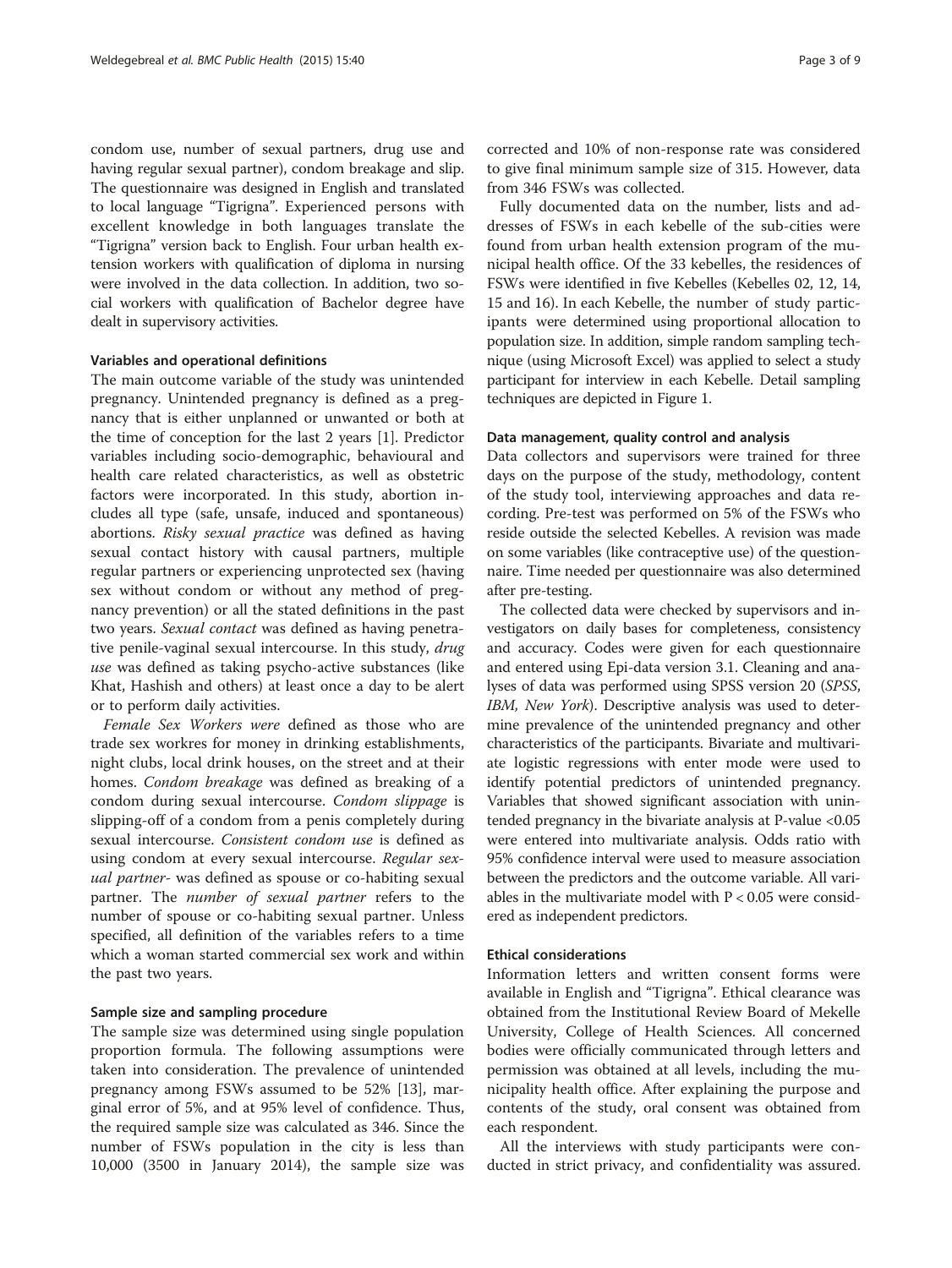<span id="page-3-0"></span>

Each interview was conducted in a separate room. The participants were told that they have the right to either refuse to participate in the study or to withdraw after responding to some of the questions for any reasons without any consequences. Respondents' names and identities were not recorded in the questionnaire in any way. Data were kept confidential by locking the completed questionnaires in boxes with a key, and by use of a password in the computers where data were stored so as to avoid access by any third party. The collected data contained no links to any individual identities at any stage of data processing and analysis.

# Result

## Socio-demographic characteristics

A total of 346 FSWs participated in the study and the response rate was 100%. More than one third, 135 (39.0%), of the respondents were between the age of 20 and 24 years with mean age of 22.6 (Standard Deviation ±4.98). One hundred ninety eight (57.3%) of the respondents had no regular partner. Almost half of them, 180 (52.0%), attended primary school. Nine out of ten (88.7%) FSWs were "Tigrian" in Ethnicity (Table [1](#page-4-0)).

One hundred sixty seven (48.2%) of the FSWs reported that their living house (indoor) is used as working place. The median income per month of FSWs was 75 United States Dollar (USD) (inter quartile range (IQR) = 50, 120). Half, 174 (50.3%), of the respondents were grew up in urban areas. With regard to why they left their place of birth, searching for better life was the main reason mentioned by 167 (57.3%) of the respondents (Table [1](#page-4-0)).

## Reproductive health characteristics

Almost three fourth,  $(74\%, n = 256)$ , of the respondents were not married. The mean ages at first sexual intercourse

and marriage were 15.7 years  $(SD \pm 2.3)$  and 16.2 years  $(SD \pm 2.0)$ , respectively. One hundred ninety three (55.8%) of the respondents had ever give live birth. For those who gave birth, the mean age at first birth was 18.7 years (SD  $\pm$ 2.8) (Table [2\)](#page-5-0).

Among the respondents who gave birth, 190 (54.9%) reported having one or two pregnancies and almost half of them 172 (49.7%) had one or two live children. Greater than a quarter, 94 (27.2%), of the respondents had history of abortion before two years and 17 (18.1%) of them reported to experience a single incidence of abortion. In two years prior to the survey period, one third (33.2%) of the respondents reported to have pregnancy, of which 99 (28.6%) were unintended pregnancy. Failure to use condom with steady partner was the major reason for almost two third, 61 (61.6%), of the respondents to have unintended pregnancy. In the two years, 59 women had abortion which accounts to 59.6% of those who had unintended pregnancies and 17.1% of all FSWs. During the survey period, 9 (2.6%) of the respondents were pregnant (Table [2\)](#page-5-0).

#### Behavioral related characteristics

The median duration of the respondents in sex work was 24 months (IQR = 24, 42). Almost all, 342 (98.8%), of the respondents knew how to use condom correctly and 326 (94.2%) used condom consistently in the past with their non-regular sexual partners. However, 156 (45.1%) of the respondents reported having history of condom breakage (Table [3\)](#page-6-0).

One third, 116 (33.5%), of the respondents had regular partner. Of these respondents, 40 (34.5%) of them didn't use condom with their partners. More than two-third, 223 (64.5), of the respondents drank alcohol daily. Almost a quarter, 82 (23.7%), of respondents ever used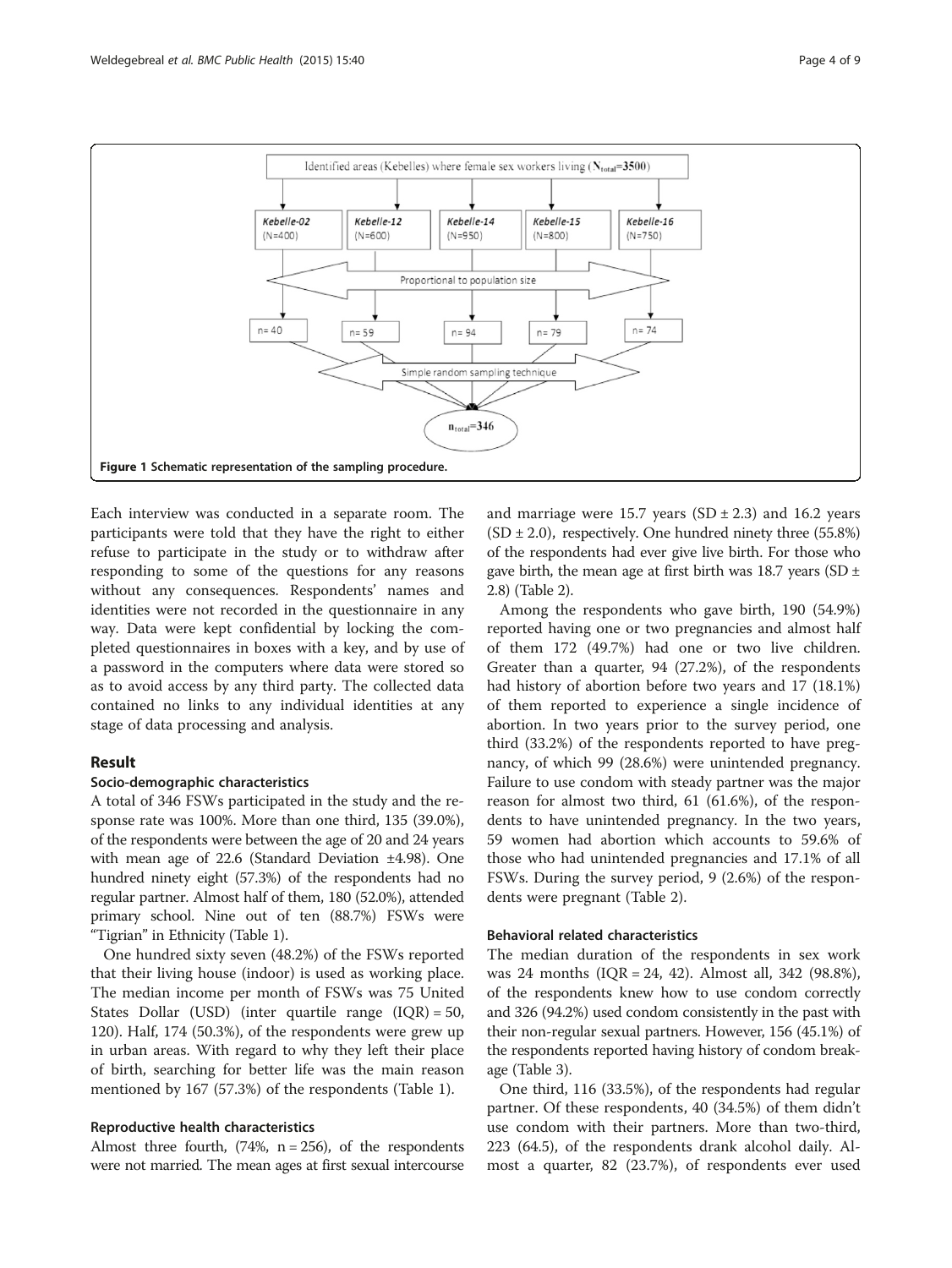<span id="page-4-0"></span>Table 1 Socio-demographic and economic characteristics of female sex workers in Mekelle city, northern Ethiopia,  $2014 (n = 346)$ 

| <b>Characteristics</b>                       | Frequency (n) | Percent (%) |
|----------------------------------------------|---------------|-------------|
| Age in years                                 |               |             |
| $15 - 19$                                    | 109           | 31.5        |
| $20 - 24$                                    | 135           | 39.0        |
| $25 - 29$                                    | 64            | 18.5        |
| >30                                          | 38            | 11.0        |
| <b>Relationship status</b>                   |               |             |
| Had no regular partner                       | 198           | 57.3        |
| Had regular partner                          | 87            | 25.0        |
| Dissolved (widowed and divorced)             | 61            | 17.7        |
| <b>Educational status</b>                    |               |             |
| Illiterate                                   | 62            | 17.9        |
| Literate                                     | 284           | 82.1        |
| Grade fulfilled $(n = 284)$                  |               |             |
| Elementary (1-8)                             | 180           | 52.3        |
| High school (9-12)                           | 81            | 23.4        |
| Higher education                             | 23            | 6.4         |
| <b>Ethnicity</b>                             |               |             |
| Tigrian                                      | 307           | 88.7        |
| Others*                                      | 39            | 11.3        |
| Religion                                     |               |             |
| Orthodox                                     | 339           | 97.7        |
| Others <sup>@</sup>                          | 7             | 2.3         |
| Place of work                                |               |             |
| Bar                                          | 79            | 22.8        |
| Hotel                                        | 35            | 10.1        |
| Night club                                   | 30            | 8.7         |
| Open door (in-house)                         | 167           | 48.3        |
| Street, coffee house and others <sup>#</sup> | 35            | 10.1        |
| <b>Additional work</b>                       |               |             |
| Yes                                          | 40            | 11.5        |
| No                                           | 306           | 88.5        |
| Type of additional work $(n = 40)$           |               |             |
| Micro and small activity                     | 20            | 50.0        |
| Daily labor                                  | 8             | 20.0        |
| Waiter                                       | 6             | 15.0        |
| Coffee house, housemaid                      | 6             | 15.0        |
| Monthly income in USD                        |               |             |
| $<=50$                                       | 127           | 36.7        |
| $50 - 100$                                   | 129           | 37.3        |
| $>100$ and $<-150$                           | 59            | 17.0        |
| >150                                         | 31            | 9.0         |

Table 1 Socio-demographic and economic characteristics of female sex workers in Mekelle city, northern Ethiopia, **2014 (n = 346)** (Continued)

| <b>Birth place</b>                         |     |      |  |  |
|--------------------------------------------|-----|------|--|--|
| Urban                                      | 174 | 50.3 |  |  |
| Rural                                      | 172 | 49.7 |  |  |
| Arrived from out of Mekelle                |     |      |  |  |
| Yes                                        | 293 | 84.7 |  |  |
| <b>No</b>                                  | 53  | 15.3 |  |  |
| Reason leaving birth place $(n = 293)$     |     |      |  |  |
| Searching for better life                  | 167 | 57.0 |  |  |
| Fear of early marriage, war or instability | 31  | 10.6 |  |  |
| Family collapse                            | 67  | 22.9 |  |  |
| Others <sup>\$</sup>                       | 28  | 9.5  |  |  |

\*Amhara, Oromo; @Muslim, protestant; # telephone call; \$ peer pressure, marriage.

drugs in the past two years while they were in sex work (Table [3\)](#page-6-0).

#### Knowledge and practice on emergency contraceptive

The proportion of the respondents who ever used modern contraceptives are 315 (91%). Almost half, 183 (52.9%), of the respondents never heard about emergency contraceptive methods. Of 163 respondents who heard about emergency contraceptive, only 41 (25.5%) of them reported to ever use the method. Of respondents who had awareness on emergency contraceptive methods, 100 (61.6%) of them reported that the methods can be taken within 120 hours after unsafe sex to prevent unintended pregnancy (Table [4](#page-6-0)).

# Factors associated with unintended pregnancy

In bivariate analysis, factors found to be significantly associated with unintended pregnancy were place of birth, ever gave birth, history of previous abortion, condom utilization, having steady partner, drug use, awareness on emergency contraceptives, duration in sex work and condom breakage. In the multivariate analysis, drug use, having birth, having previous abortion, presence of steady partner and duration in sex work were found to be independent predictors of unintended pregnancy (Table [5\)](#page-7-0).

FSWs who ever gave birth had  $3.1 \text{ (AOR } = 3.07, 95\%$ CI: [1.54, 6.09]) times more likely to have unintended pregnancy compared to those who do not. FSWs who ever had abortion were 15.6 (AOR = 15.64 95% CI: [8.03, 30.47]) times more likely of having unintended pregnancy than who never had. FSWs who had steady partner had 3 (AOR = 2.87, 95% CI: [1.47, 5.61]) times more likely to have unintended pregnancy compared to their counter parts. FSWs who were drug users had 2.7 (AOR = 2.68, 95% CI: [1.30, 5.52]) times more likely to have unintended pregnancy than those who didn't use. FSWs whose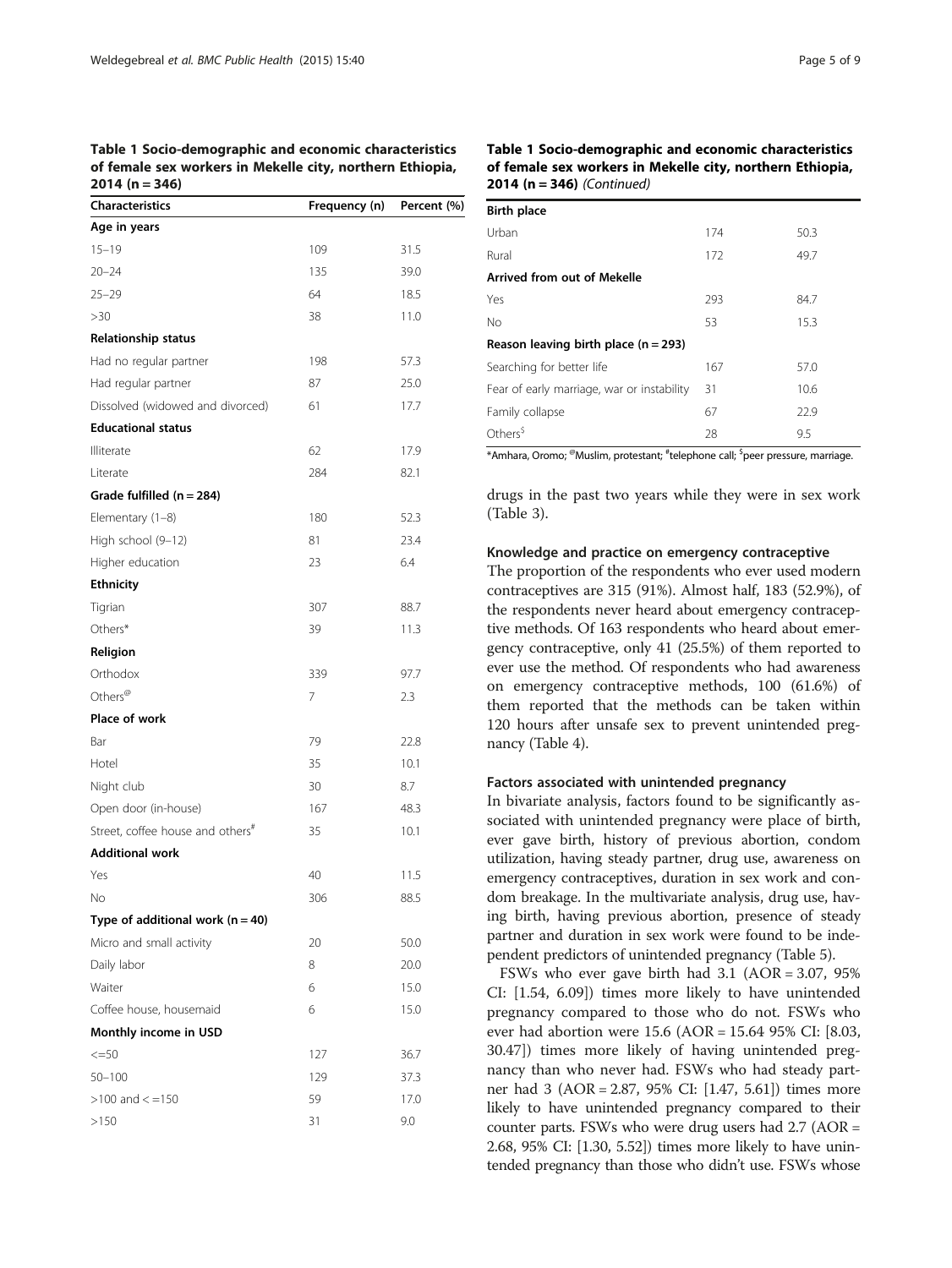<span id="page-5-0"></span>Table 2 Reproductive health related characteristics of female sex workers in Mekelle city, northern Ethiopia,  $2014 (n = 346)$ 

| <b>Characteristics</b>                                                                  | Frequency (n) | Percent (%) |
|-----------------------------------------------------------------------------------------|---------------|-------------|
| Ever married                                                                            |               |             |
| Yes                                                                                     | 90            | 26.0        |
| No                                                                                      | 256           | 74.0        |
| Age at first marriage in years ( $n = 90$ )                                             |               |             |
| $10 - 14$                                                                               | 22            | 24.4        |
| $15 - 25$                                                                               | 68            | 75.6        |
| Is it willing age for marriage? ( $n = 90$ )                                            |               |             |
| Yes                                                                                     | 54            | 60.0        |
| No                                                                                      | 36            | 40.0        |
| Age at first sex in years                                                               |               |             |
| $10 - 14$                                                                               | 55            | 15.9        |
| $15 - 25$                                                                               | 291           | 84.1        |
| Ever gave birth before two years                                                        |               |             |
| Yes                                                                                     | 193           | 55.8        |
| No                                                                                      | 153           | 44.2        |
| Age at first birth years ( $n = 193$ )                                                  |               |             |
| $14 - 19$                                                                               | 130           | 67.9        |
| $20 - 25$                                                                               | 63            | 32.1        |
| Total number of pregnancy $(n = 234)$                                                   |               |             |
| $1 - 2$                                                                                 | 190           | 81.2        |
| >2                                                                                      | 44            | 88.8        |
| Ever had abortion before 2 years                                                        |               |             |
| Yes                                                                                     | 94            | 27.2        |
| No                                                                                      | 252           | 72.8        |
| Number of abortion before 2 years ( $n = 94$ )                                          |               |             |
| 1                                                                                       | 77            | 81.9        |
| >2                                                                                      | 17            | 18.1        |
| Pregnancy within the past 2 years                                                       |               |             |
| Yes                                                                                     | 115           | 33.2        |
| No                                                                                      | 237           | 66.8        |
| Unintended pregnancy within the past 2 years                                            |               |             |
| Yes                                                                                     | 99            | 28.6        |
| No                                                                                      | 237           | 71.4        |
| Type of unintended pregnancy $(n = 99)$                                                 |               |             |
| Unwanted                                                                                | 28            | 28.3        |
| Unplanned                                                                               | 71            | 71.7        |
| Reason for unintended pregnancy ( $n = 99$ )                                            |               |             |
| Condom breakage, slippage,<br>inconsistent/incorrect condom use,<br>forced sexual abuse | 38            | 38.4        |
| Didn't use condom with steady partner                                                   | 61            | 61.6        |
|                                                                                         |               |             |

# Table 2 Reproductive health related characteristics of female sex workers in Mekelle city, northern Ethiopia, **2014 (n = 346)** (Continued)

| Outcome of unintended pregnancy ( $n = 99$ )           |     |      |  |  |
|--------------------------------------------------------|-----|------|--|--|
| <b>Birth</b>                                           | 34  | 34.3 |  |  |
| Abortion                                               | 59  | 59.6 |  |  |
| Currently pregnant                                     | 5   | 5.1  |  |  |
| Stillbirth                                             | 1   | 1.0  |  |  |
| <b>Currently pregnant</b>                              |     |      |  |  |
| Yes                                                    | 9   | 2.6  |  |  |
| <b>No</b>                                              | 337 | 97.4 |  |  |
| Unintended pregnancy out of the current ones $(n = 9)$ |     |      |  |  |
| Yes                                                    | 5   | 55.6 |  |  |
| <b>No</b>                                              | 4   | 45.4 |  |  |

duration of sex work was in the interval of 60–96 months were 67% less likely to have unintended pregnancy than those with  $\langle 12 \text{ months duration of sex work } (AOR = 0.33,$ 95% CI: [0.11, 0.95]) (Table [5\)](#page-7-0).

# Discussion

In the current study, 99 (28.6%) respondents had unintended pregnancy; of which three-fifths, 59 (59.6%), of unintended pregnancies ended with abortion. The prevalence of unintended pregnancy in this study was higher than a study done in Ethiopia from the general population (24%) [[8\]](#page-8-0). This could be explained by the fact that FSWs are at higher risk of unintended pregnancy than the general population [\[4,5](#page-8-0)]. Studies done in the pocket areas of Ethiopia revealed that unintended pregnancy rate ranges from 27.9% to 42.4% [[10,11](#page-8-0)]. In contrast to our findings, studies conducted among FSWs in Afghanistan, Swaziland and Kenya showed much higher prevalence of unintended pregnancy with 36.9%, 49% and 52%, respectively [[6,15](#page-8-0)-[17](#page-8-0)]. This could be due to the fact that the efforts of confidential STI and FGAE clinics in study area might have contributed better coverage of contraceptive utilization among FSWs compared to the other SSA countries [[6,17](#page-8-0)].

Unintended pregnancy and unsafe abortion as a result of low contraceptive utilization are prevalent in Ethiopia (Mamboleo N: Unwanted pregnancy and induced abortion among female youths: a case study of Temeke district, Dar es Salaam, Tanzania, unpublished. [[12\]](#page-8-0)) and they are the main causes of maternal mortality. Ethiopia has the fifth highest number of maternal deaths in the world—one in 27 women die from complications of pregnancy or child birth annually [[7-11\]](#page-8-0). In sub-Saharan Africa, women who are engaged in commercial sex are at higher risk of physical and sexual violence, unintended pregnancy and STIs including HIV/AIDS [\[6,18\]](#page-8-0).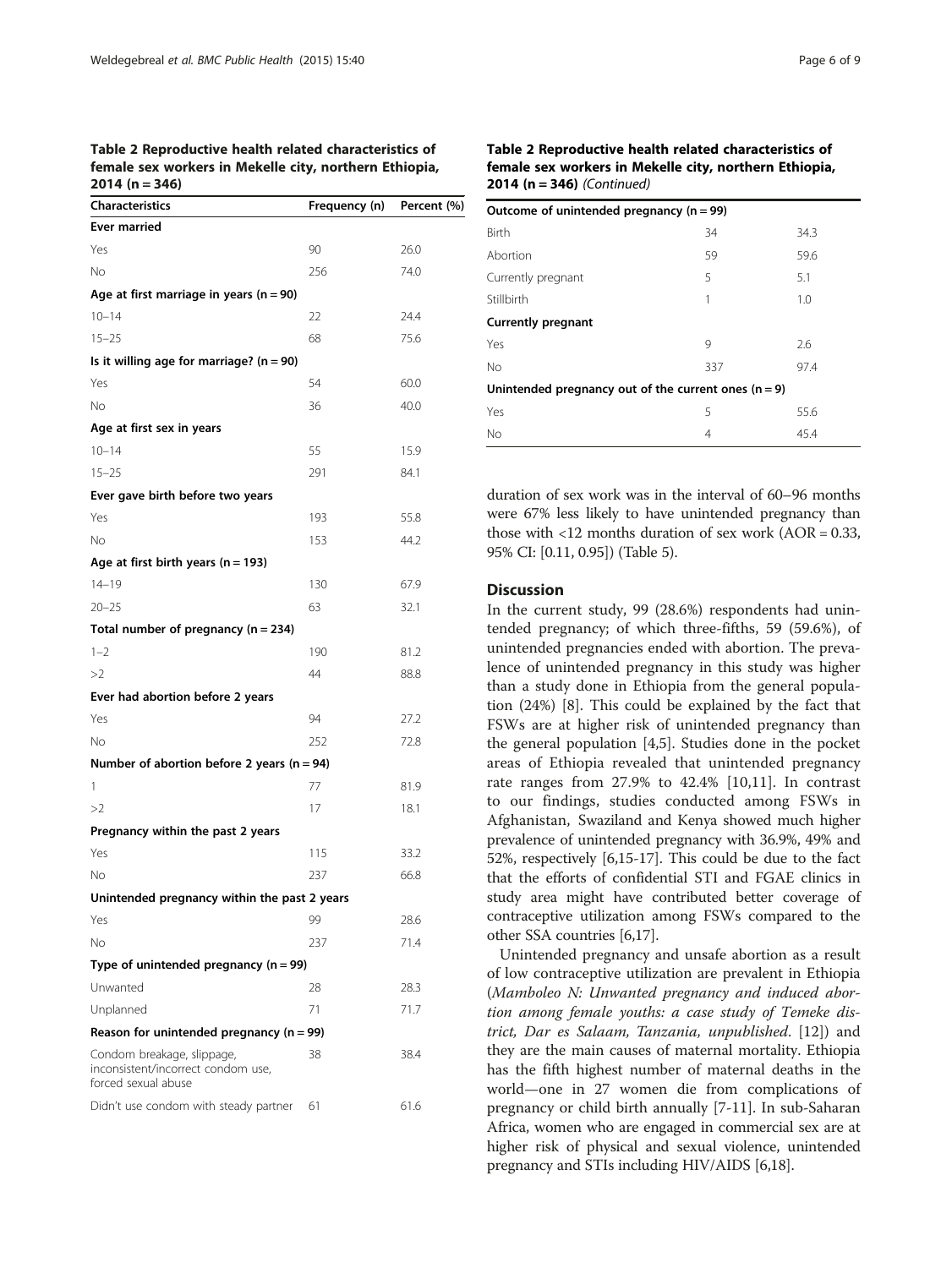<span id="page-6-0"></span>

| Table 3 Behavioral related characteristics of female sex<br>workers in Mekelle city, northern, Ethiopia 2014 (n = 346) |               |             |
|------------------------------------------------------------------------------------------------------------------------|---------------|-------------|
| <b>Characteristics</b>                                                                                                 | Frequency (n) | Percent (%) |
| Do you know how to you use condom correctly?                                                                           |               |             |
| Yes                                                                                                                    | 342           | 98.8        |
| No                                                                                                                     | 4             | 1.2         |
| Did you use condom in the past two years consistently?                                                                 |               |             |
| Yes                                                                                                                    | 326           | 94.2        |
| No                                                                                                                     | 20            | 5.8         |
| Reason for not using condom consistently ( $n = 20$ )                                                                  |               |             |
| Clients are not happy                                                                                                  | 11            | 55.0        |
| Clients pressure to pay more money,                                                                                    |               |             |
| not knowing benefits of condom use                                                                                     | 9             | 45.0        |
| Ever face condom breakage                                                                                              |               |             |
| Yes                                                                                                                    | 156           | 45.1        |
| No                                                                                                                     | 190           | 54.9        |
| Measurement taken after condom breakage (n = 156)                                                                      |               |             |
| Tested for HIV at confidential STI clinic                                                                              | 42            | 26.9        |
| Seek medical advice at health facility                                                                                 | 31            | 19.9        |
| Vaginal douche with soap                                                                                               | 65            | 41.7        |
| Get secret and kept quiet, others*                                                                                     | 18            | 11.5        |
| Had steady partner                                                                                                     |               |             |
| Yes                                                                                                                    | 116           | 33.5        |
| No                                                                                                                     | 230           | 66.5        |
| Why do you wish to have steady partner?( $n = 116$ )                                                                   |               |             |
| For support me by money                                                                                                | 100           | 86.2        |
| To prevent me from physical violence                                                                                   | 16            | 13.8        |
| Do you use condom with your steady partner? ( $n = 116$ )                                                              |               |             |
| Yes                                                                                                                    | 76            | 65.5        |
| No                                                                                                                     | 40            | 34.5        |
| How often do you use condom with your steady partner? ( $n = 76$ )                                                     |               |             |
| Always                                                                                                                 | 25            | 32.9        |
| Sometimes                                                                                                              | 51            | 67.1        |
| Average sex practice episodes per day                                                                                  |               |             |
| $1 - 5$                                                                                                                | 125           | 36.1        |
| $6 - 10$                                                                                                               | 138           | 39.9        |
| $11 - 20$                                                                                                              | 83            | 24.0        |
| Duration in sex work in months                                                                                         |               |             |
| $<$ 24                                                                                                                 | 218           | 63.0        |
| 24-48 months                                                                                                           | 64            | 18.5        |
| >48 months                                                                                                             | 64            | 18.5        |
| Do you drink alcohol?                                                                                                  |               |             |
| Yes                                                                                                                    | 223           | 64.5        |
| $\rm No$                                                                                                               | 123           | 35.5        |

Table 3 Behavioral related characteristics of female sex workers in Mekelle city, northern, Ethiopia 2014 (n = 346) (Continued)

| Do you use drug?                    |     |      |  |
|-------------------------------------|-----|------|--|
| Yes                                 | 82  | 23.7 |  |
| No                                  | 264 | 76.3 |  |
| Have you ever been sexually abused? |     |      |  |
| Yes                                 | 19  | 5.5  |  |
| No                                  | 327 | 94.5 |  |

\*Others, wish by urine, wish by lemon.

Ever having previous history of birth and abortion was significantly associated with unintended pregnancy in this study. The finding is consistent with results of other studies conducted in Afghanistan, Savannakhet and Moscow [[15](#page-8-0),[19,20\]](#page-8-0). Having a steady partner was a major risk factor associated with unintended pregnancy. Similar to our study, a research from Swaziland reported that FSWs who have non-commercial and often more intimate partners are less likely than others to be protected against STIs and unintended pregnancy [\[16\]](#page-8-0). The fact that FSWs expect to obtain a support from their steady partners if any consequences of unprotected sex (like unintended pregnancy and STI) occur might be the reason. The other reason might be also FSWs could have better understanding and trust in their steady partners than casual sex customers to have unprotected sex.

Being drug users was also another significant factor associated with unintended pregnancy. This finding is in line with results of studies conducted in Afghanistan, which revealed that drug use and duration of sex work was significantly associated with unintended pregnancy [[15,21\]](#page-8-0). Studies suggested that drug addicted FSWs are

Table 4 Knowledge and practices of contraceptive methods among female sex workers in Mekelle city, northern Ethiopia, 2014 (n = 346)

| <b>Characteristics</b>                                                                                     | Frequency (n) | Percent (%) |
|------------------------------------------------------------------------------------------------------------|---------------|-------------|
| Ever contraceptive used                                                                                    |               |             |
| Yes                                                                                                        | 315           | 91.0        |
| No                                                                                                         | 31            | 9.0         |
| Ever heard/know emergency contraceptive                                                                    |               |             |
| Yes                                                                                                        | 163           | 47.1        |
| <b>No</b>                                                                                                  | 183           | 52.9        |
| Emergency contraceptive ever used $(n = 163)$                                                              |               |             |
| Yes                                                                                                        | 41            | 25.5        |
| No                                                                                                         | 122           | 74.5        |
| When can someone take emergency contraceptive after<br>unprotected sex to prevent pregnancy? ( $n = 163$ ) |               |             |
| Within 120 hours (5 days)                                                                                  | 100           | 61.4        |
| At any time even after 5 days                                                                              | 63            | 38.6        |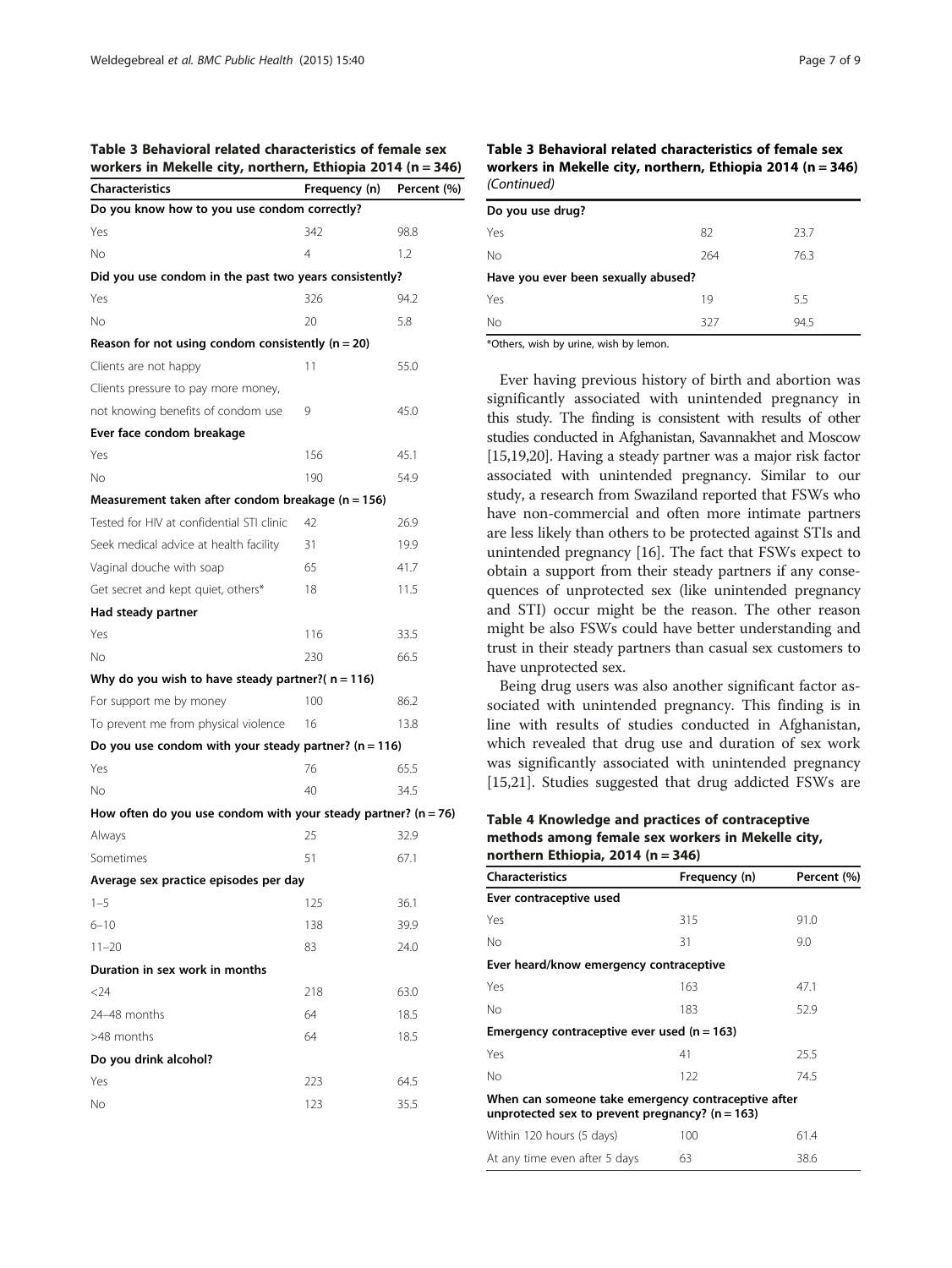| Characteristics                     | Unintended pregnancy                                 |             | COR (95% CI)        | AOR (95% CI)           |
|-------------------------------------|------------------------------------------------------|-------------|---------------------|------------------------|
|                                     | Yes                                                  | No          |                     |                        |
| Place of birth                      |                                                      |             |                     |                        |
| Urban                               | 60 (34.5%)                                           | 114 (65.5%) | 79 (1.11, 2.88)     | 1.13 (0.59, 2.24)      |
| Rural                               | 39 (22.7%)                                           | 133 (77.3%) | 1.00                | 1.00                   |
|                                     | Ever gave birth before unintended pregnancy happened |             |                     |                        |
| Yes                                 | 64 (33.3%)                                           | 128 (66.7%) | 1.70 (1.05, 2.75)   | 3.07 (1.54, 6.09)***   |
| <b>No</b>                           | 35 (22.7%)                                           | 119 (77.3%) | 1.00                | 1.00                   |
|                                     | Ever abort before unintended pregnancy happened      |             |                     |                        |
| Yes                                 | 63 (67.0%)                                           | 31 (33.0%)  | 12.19 (6.99, 21.26) | 15.64 (8.03, 30.47)*** |
| No                                  | 36 (14.3%)                                           | 216 (85.7%) | 1.00                | 1.00                   |
| Condom use consistently             |                                                      |             |                     |                        |
| Yes                                 | 89 (27.3%)                                           | 237 (72.7%) | 0.37(0.15, 0.93)    | $0.72$ $(0.21, 2.43)$  |
| <b>No</b>                           | 10 (10.1%)                                           | 10 (4%)     | 1.00                | 1.00                   |
| Had steady partner                  |                                                      |             |                     |                        |
| Yes                                 | 45 (38.8%)                                           | 71 (61.2)   | 2.06 (1.27, 3.34)   | $2.87$ (1.47, 5.61)**  |
| <b>No</b>                           | 54 (23.5%)                                           | 176 (76.5)  | 1.00                | 1.00                   |
| Drug user                           |                                                      |             |                     |                        |
| Yes                                 | 39 (47.6%)                                           | 43 (52.4%)  | 3.08 (1.83, 5.18)   | 2.68 (1.30, 5.52)**    |
| No                                  | 60 (22.7%)                                           | 204 (77.3%) | 1.00                | 1.00                   |
| Ever heard emergency contraceptives |                                                      |             |                     |                        |
| Yes                                 | 58 (35.6)                                            | 105 (64.4%) | 1.91 (1.19, 3.07)   | 1.29 (0.70, 2.39)      |
| <b>No</b>                           | 41 (22.4%)                                           | 142 (77.6%) | 1.00                | 1.00                   |
| Duration of sex work                |                                                      |             |                     |                        |
| <12 months                          | 36 (22.8%)                                           | 122 (77.2%) | 1.00                | 1.00                   |
| 12-24 months                        | 23 (38.3%)                                           | 37 (61.7%)  | 2.10 (1.11, 3.99)   | 1.51 (0.67, 3.40)      |
| 25-59 months                        | 21 (32.8%)                                           | 43 (67.2%)  | $1.65$ (0.87, 3.14) | $0.78$ $(0.33, 1.79)$  |
| 60-96 months                        | 12 (22.6%)                                           | 41 (77.4%)  | 0.99(0.47, 2.08)    | $0.33$ (0.11, 0.95)*   |
| >96 months                          | 7 (63.6%)                                            | 4 (36.4%)   | 5.93 (1.64, 21.40)  | 1.81 (0.33, 9.76)      |
| Condom breakage                     |                                                      |             |                     |                        |
| Yes                                 | 52 (33.3%)                                           | 104 (66.7%) | 1.52 (0.95, 2.43)   | 1.04 (0.57, 1.91)      |
| No                                  | 47 (24.7%)                                           | 143 (75.3%) | 1.00                | 1.00                   |

<span id="page-7-0"></span>

| Table 5 Factors associated with unintended pregnancy among female sex workers in Mekelle city, northern Ethiopia, |  |  |
|-------------------------------------------------------------------------------------------------------------------|--|--|
| $2014 (n = 346)$                                                                                                  |  |  |

\*P <0.05; \*\*P < 0.01; \*\*\*P < 0.001; AOR-Adjusted Odds Ratio; COR-Crude Odds Ratio; CI-Confidence Interval.

more likely to be exposed for unprotected sexual intercourse as well as for higher risk of unintended pregnancy [[4,5\]](#page-8-0).

Mentioning limitations of this study will be worthy. The major limitation of this study emanated from the nature of the issue which is sensitive and may introduce social desirability bias which in turn underestimates the magnitude of the problem in this specific group. Since the research is cross sectional, the causality inference of the study variables might be limited. Besides, recall bias and miss reporting of events is likely to happen. Consideration of qualitative study would have been important to look on further reasons and factors associated

with unintended pregnancy. Furthermore, in the current study, we have considered individual level factors only. Investigations on health service related factors would have been important in the study. In addition, the study didn't categorically differentiate types of abortions among FSWs.

# Conclusions

In conclusion, significant magnitude of unintended pregnancy was found among FSWs. In the current study, abortion and drug use were also prevalent among FSWs. Previous history of birth, previous history of abortion, having steady sexual partner and drug use were positively